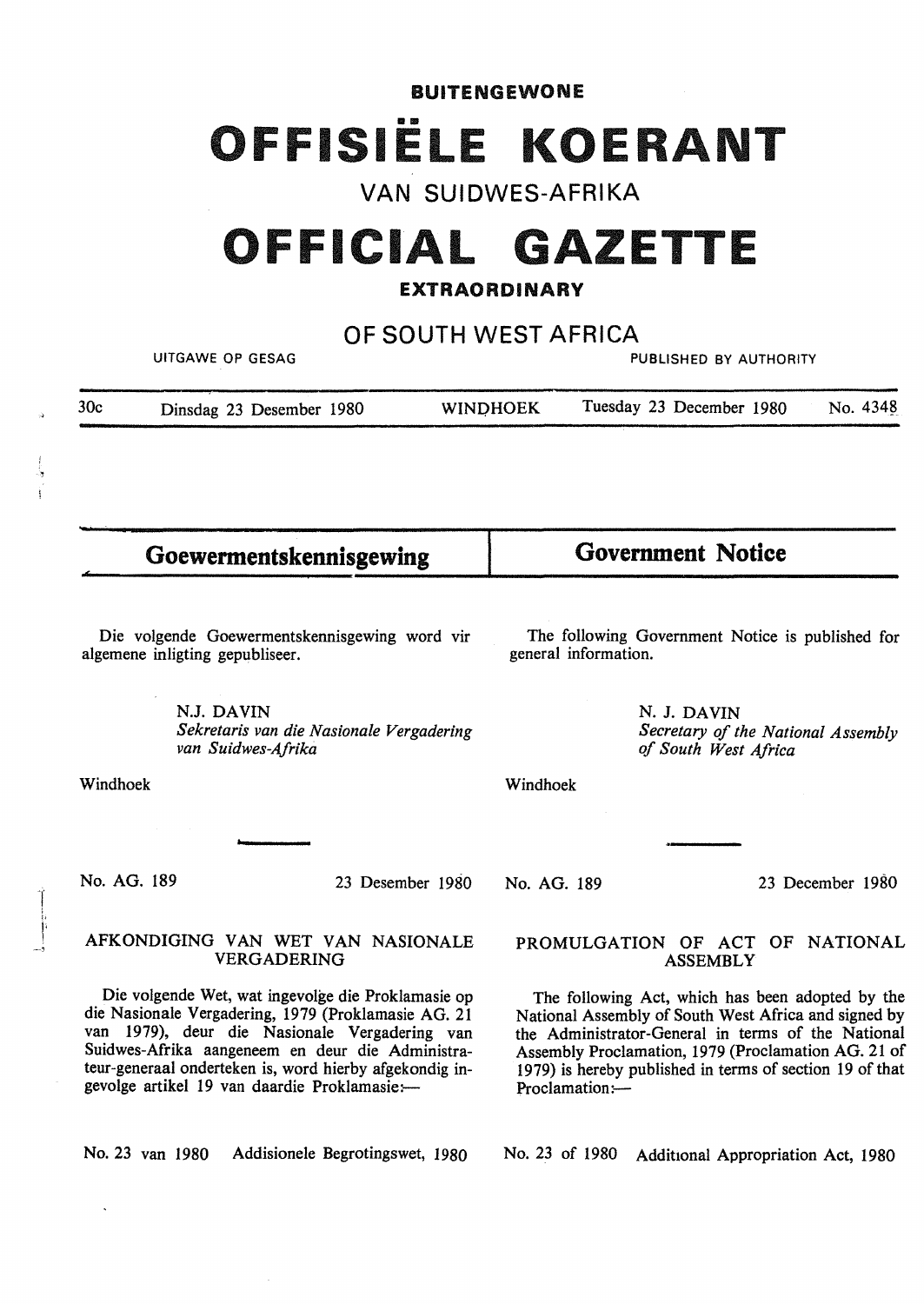**Wet No. 23, 1980** 

#### **ADDISIONELE BEGROTINGSWET, 1980**

*(Afrikaanse teks deur die Administrateur-generaal onderteken op 17 Desember 1980)* 

# **WET**

# **Tot bewilliging van 'n addisionele bedrag geld vir die behoeftes van die Staat ten opsigte van die gebied Suidwes-Afrika in die boekjaar wat op 31 Maart 1981 eindig.**

DAAR WORD BEPAAL deur die Nasionale Vergadering van Suidwes-Afrika, soos volg:

Bewilliging van addi-sionele bedrag geld vir behoeftes van Staat.

1. Behoudens die bepalings van die Skatkis- en Ouditwet, 1975 (Wet 66 van 1975), word daar hierby vir die behoeftes van die Staat ten opsigte van die gebied Suidwes-Afrika in die boekjaar wat op 31 Maart 1981 eindig, as 'n las teen die Sentrale Inkomstefonds, die addisionele bedrae geld uiteengesit in kolom 1 van die Bylae bewillig.

Kort titel.

2. Hierdie Wet heet die Addisionele Begrotingswet, 1980.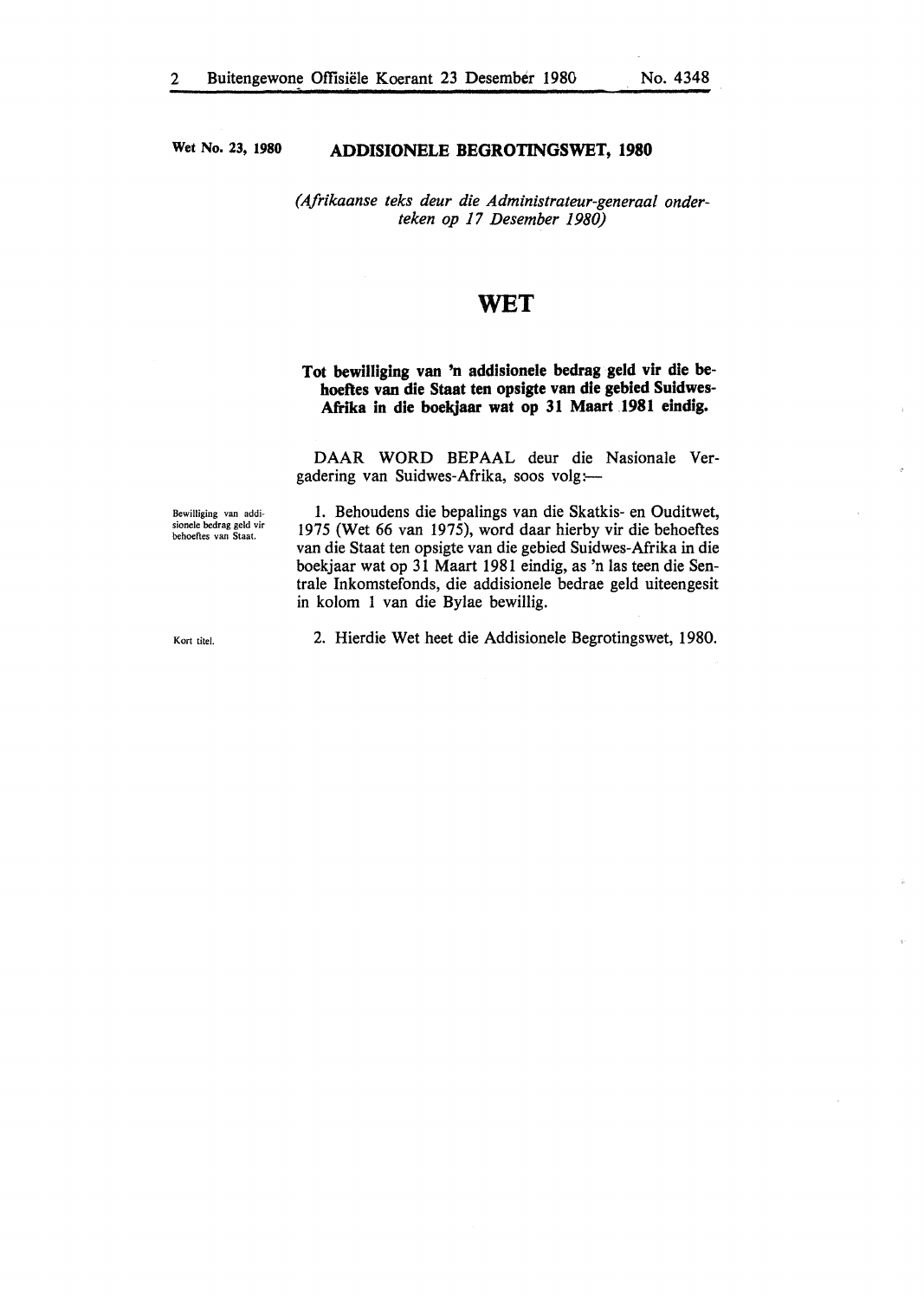#### **ADDITIONAL APPROPRIATION ACT, 1980**

*(Afrikaans text signed by the Administrator-General on 17 December 1980)* 

# **ACT**

**To appropriate an additional amount of money for the requirements of the State in respect of the territory of South West Africa during the financial year ending 31 March 1981.** 

BE IT ENACTED by the National Assembly of South West Africa, as follows:-

1. Subject to the provisions of the Exchequer and Audit Act, 1975 (Act 66 of 1975), there is hereby appropriated for the requirements of the State in respect of the territory of South West Africa during the financial year ending 31 March 1981, as a charge to the Central Revenue Fund, the additional amounts of money shown in column 1 of the Schedule.

Appropriation of addi**tional amount of money for**  requirements of State.

2. This Act shall be called the Additional Appropriation Short title. Act, 1980.

**Act No. 23, 1980**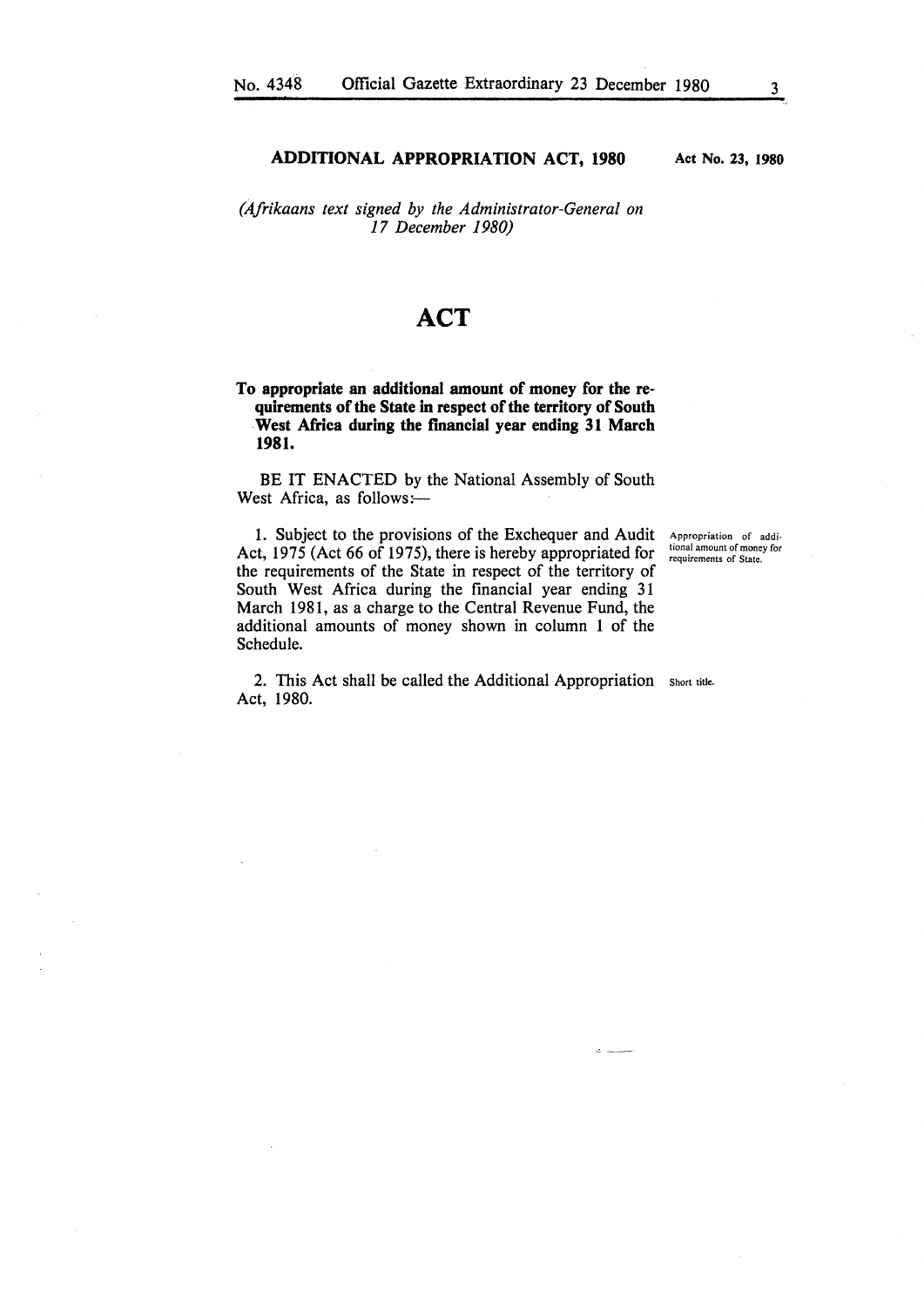$\bar{S}^{\pm}$ 

 $\omega$ 

# **Wet No. 23, 1980 ADDISIONELE BEGROTINGSWET, 1980**

|     | 22 J SEEL                                                    |             |                    |
|-----|--------------------------------------------------------------|-------------|--------------------|
|     | Begrotingspos                                                | Kolom 1     | Kolom <sub>2</sub> |
| No. | Titel                                                        | R           | $\mathbf R$        |
| 1   | Staatkundige Ontwikkeling                                    | 52 742 854  |                    |
|     | Met inbegrip van-                                            |             |                    |
|     | Bystand aan die Verteenwoordigende<br>Owerheid $\gamma$ an — |             |                    |
|     |                                                              |             | 5 103 000          |
|     |                                                              |             | 2 473 000          |
|     |                                                              |             | 2 965 000          |
|     |                                                              |             | 3 422 000          |
|     |                                                              |             | 3 000 000          |
|     |                                                              |             | 900 000            |
|     |                                                              |             | 350 000            |
|     |                                                              |             | 17 892 854         |
| 2   |                                                              | 5 000 000   |                    |
| 3   |                                                              | 4 747 000   |                    |
| 4   |                                                              | 2 530 785   |                    |
| 5   |                                                              | 4 100 893   |                    |
| 6   |                                                              | 45 000      |                    |
| 7   |                                                              | 9 476 000   |                    |
| 8   | Nasionale Gesondheid en Welsyn                               | 3 340 000   |                    |
| 9   |                                                              | 2 641 000   |                    |
| 10  |                                                              | 289 000     |                    |
| 12  |                                                              | 38 755 152  |                    |
| 14  |                                                              | 10 951 000  |                    |
|     | <b>TOTAAL</b>                                                | 134 618 684 |                    |

**Bylae**